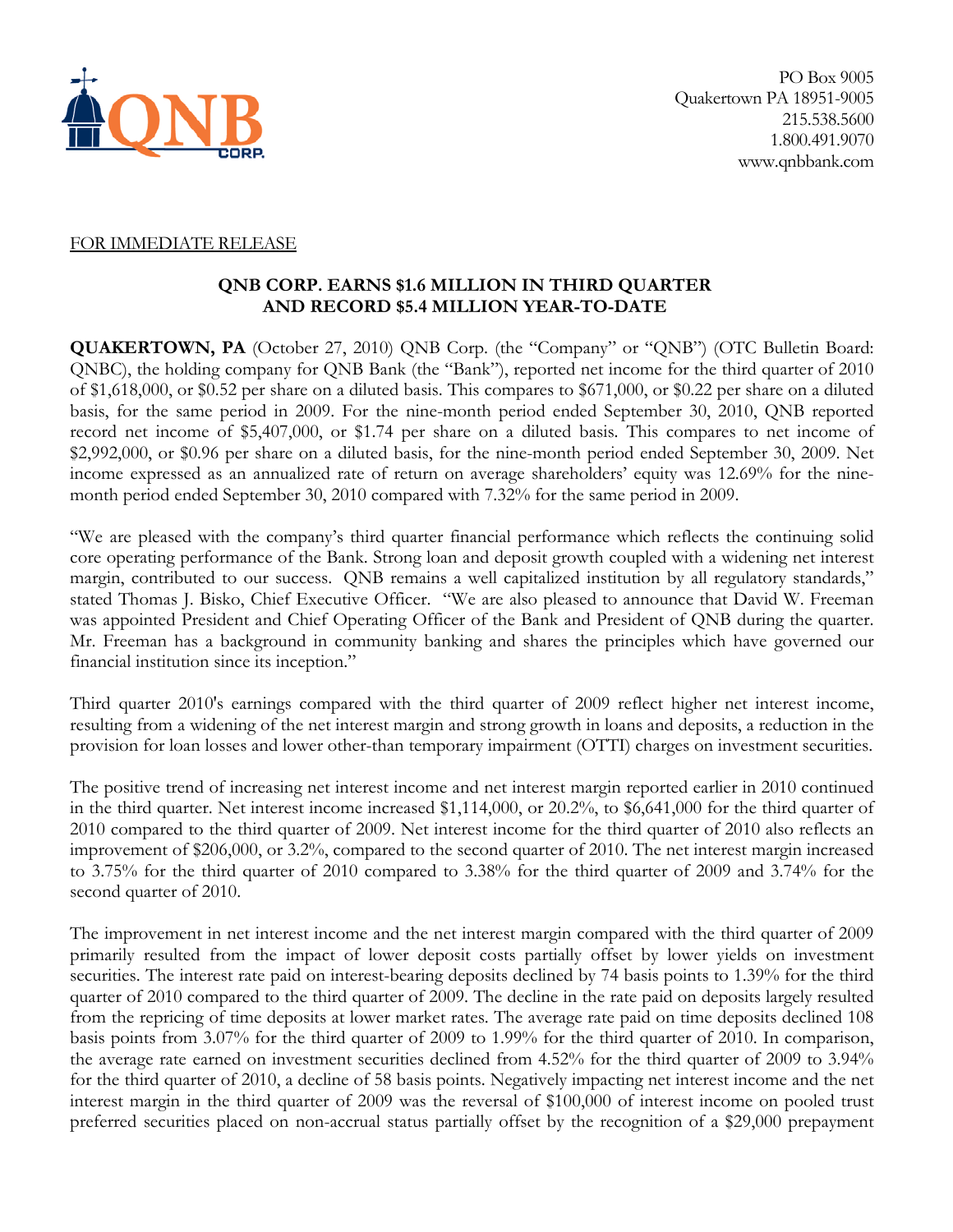#### Page 2 of 5

penalty on a commercial loan. Excluding these two items the net interest margin would have been 3.42% in the third quarter of 2009.

Average earning assets grew by \$55,248,000, or 7.9%, with average loans increasing 8.7% and average investment securities increasing 3.9% when comparing the third quarter of 2010 to the same period in 2009. The growth in loans was mainly related to real estate secured commercial loans and to a lesser degree commercial and industrial loans and tax-exempt loans. On the funding side, average deposits increased  $$61,096,000$ , or  $10.0\%$ , with average transaction accounts increasing 26.5%, or \$74,413,000. The growth in transaction accounts is largely due to the success of QNB's newest high-rate deposit product, Online eSavings. The Online eSavings account was introduced in the second quarter of 2009 and continues to experience significant growth. This product had balances totaling \$52,661,000 as of September 30, 2010 compared to \$42,253,000 at June 30, 2010 and \$5,540,000 at September 30, 2009.

Net interest income increased \$3,172,000, or 19.9%, to \$19,100,000 comparing the first nine months of 2010 and 2009. Over the 2010 time period, average loans and investment securities increased 9.5% and 7.4%, respectively, and average total deposits increased 12.5%. The net interest margin for the first nine months of 2010 was 3.71% compared to 3.42% for the first nine months of 2009, with lower deposit costs being the primary factor in the improvement.

As a result of loan growth, increases in non-performing, delinquent and classified loans and continued concerns related to current economic conditions, QNB continues to closely monitor the quality of its loan portfolio and has increased the allowance for loan losses to reflect these conditions. QNB recorded a provision for loan losses of \$1,200,000 in the third quarter of 2010 and \$2,600,000 for the first nine months of 2010. This compares to a provision of \$1,500,000 for the third quarter of 2009 and \$2,600,000 for the first nine months of 2009. The 2010 third quarter provision also represents an increase of \$500,000 from the amount recorded in the second quarter of 2010. Net loan charge-offs were \$77,000 for the quarter ended September 30, 2010 and \$685,000 for the first nine months of 2010 compared with \$511,000 for the third quarter of 2009 and \$863,000 for the first nine months of 2009. QNB's allowance for loan losses of \$8,132,000 represents 1.70% of total loans at September 30, 2010 compared to an allowance for loan losses of \$5,573,000, or 1.27% of total loans at September 30, 2009.

Total non-performing loans, which represent loans on non-accrual status, loans past due more than 90 days and still accruing interest, and restructured loans were \$9,908,000, or 2.07% of total loans, at September 30, 2010, compared to \$5,199,000, or 1.19% of total loans, at September 30, 2009. Total delinquent loans, which include loans that are thirty days or more past due and non-accrual loans, increased to 2.93% of total loans at September 30, 2010, compared with 1.93% of total loans at September 30, 2009.

Total non-interest income was \$1,004,000 for the third quarter of 2010, an increase of \$490,000 compared with the same period in 2009. Lower credit related OTTI charges on the Bank's holdings of pooled trust preferred securities contributed to the improvement in non-interest interest income. During the third quarter of 2010 credit related OTTI charges were \$51,000 compared to credit related OTTI charges of \$753,000 for the corresponding quarter of 2009. These OTTI charges were partially offset by gains on the sale of securities of \$4,000 and \$103,000 for the third quarters of 2010 and 2009, respectively.

Fees for services to customers decreased \$78,000 when comparing the third quarter of 2010 to the same 2009 quarter. The decrease was primarily caused by lower overdraft charges as a result of the implementation of new rules under Regulation E and a reduction in the per item fee charged to customers. ATM and debit card income increased \$54,000 while gains on the sale of residential mortgages decreased \$51,000 comparing these same periods.

Total non-interest expense was \$4,478,000 for the third quarter of 2010, an increase of \$552,000 compared with the third quarter of 2009. Salary and benefit expense increased \$294,000 and was the largest contributing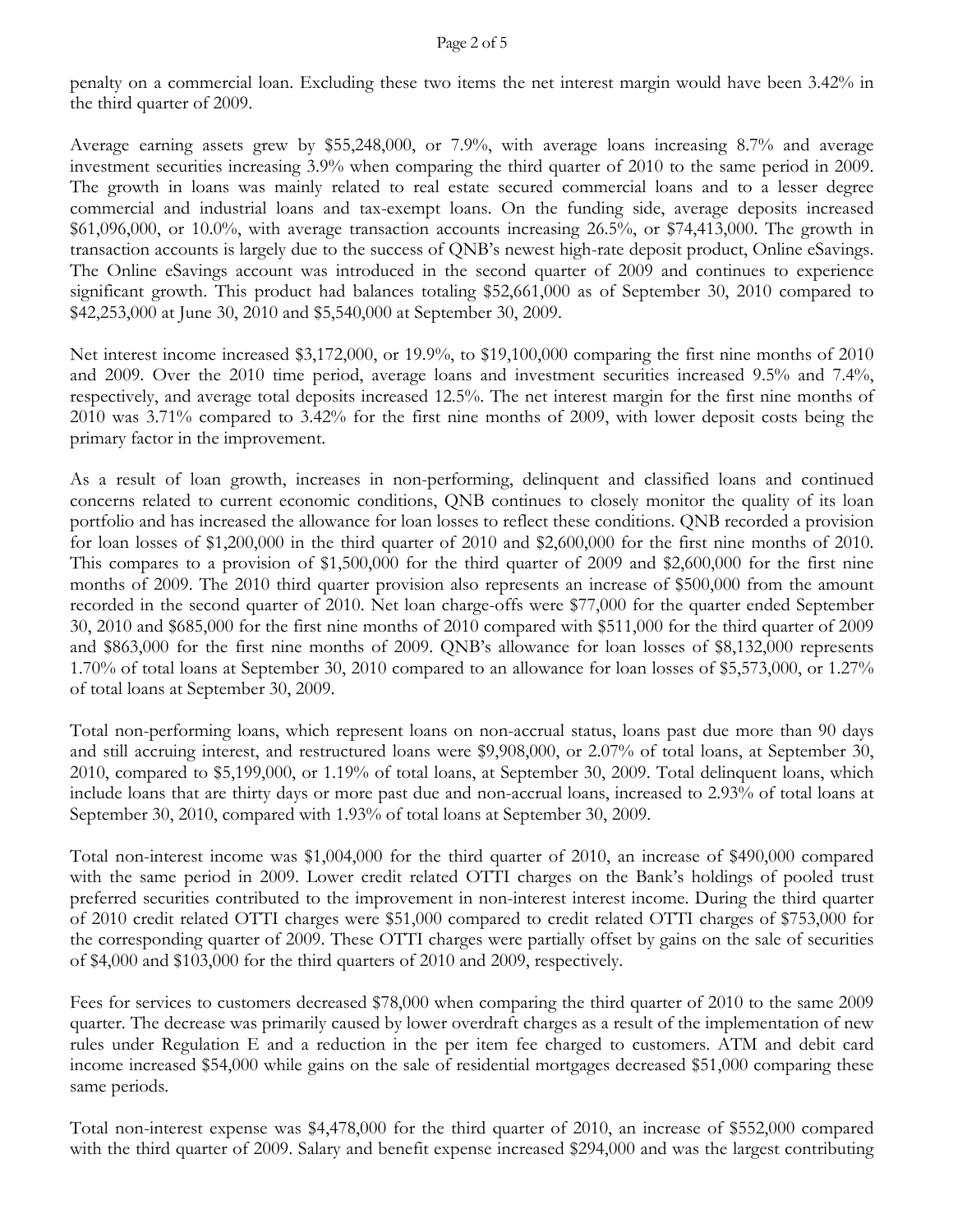#### Page 3 of 5

factor to the increase in non-interest expense. This increase is primarily attributable to \$130,000 of severance related expenses for two former officers of the Bank and an incentive compensation accrual of \$109,000. Net occupancy expenses increased \$62,000, or 19.1%, when comparing the third quarter of 2010 to 2009. The majority of the increase relates to lease expense for the land where the permanent Wescosville branch was built. This branch opened in October 2010. Marketing expense increased \$30,000 primarily related to several large community event sponsorships. Increases in accounting and auditing, consulting and third-party information technology services were the primary contributors to the \$45,000 increase related to third-party services. FDIC insurance premium expense increased \$33,000, to \$268,000, comparing the third quarter of 2010 to 2009. Significant growth in deposits combined with a slightly higher assessment rate were the underlying factors in the increase in the premiums.

QNB Corp. offers commercial and retail banking services through the nine banking offices of its subsidiary, QNB Bank. In addition, QNB provides retail brokerage services through Raymond James Financial Services, Inc. and title insurance as a member of Laurel Abstract Company LLC.

This press release may contain forward-looking statements as defined in the Private Securities Litigation Act of 1995. Actual results and trends could differ materially from those set forth in such statements due to various factors. Such factors include the possibility that increased demand or prices for the Company's financial services and products may not occur, changing economic and competitive conditions, technological developments, and other risks and uncertainties, including those detailed in the Company's filings with the Securities and Exchange Commission, including "Item lA. Risk Factors," set forth in the Company's Annual Report on Form 10-K for the fiscal year ended December 31, 2009. You should not place undue reliance on any forward-looking statements. These statements speak only as of the date of this press release, even if subsequently made available by the Company on its website or otherwise. The Company undertakes no obligation to update or revise these statements to reflect events or circumstances occurring after the date of this press release.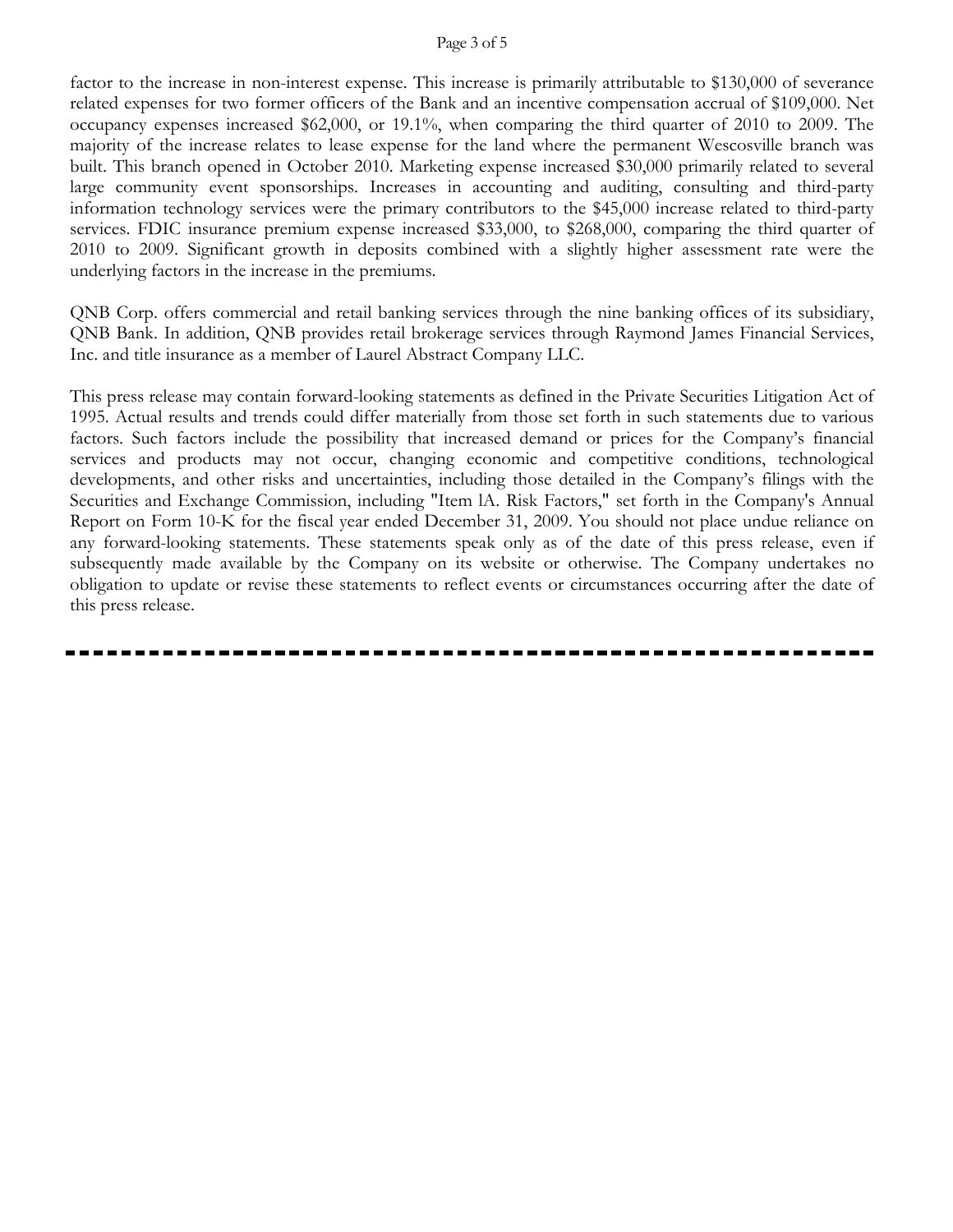#### Page 4 of 5

### **QNB Corp. Consolidated Selected Financial Data (unaudited)**

#### **(Dollars in thousands)**

| <b>Balance Sheet (Period End)</b>                 | 9/30/10     | 6/30/10   | 3/31/10     | 12/31/09  | 9/30/09   |
|---------------------------------------------------|-------------|-----------|-------------|-----------|-----------|
| Assets                                            | 791,236     | \$776,115 | \$770,881   | \$762,426 | \$728,225 |
| Investment securities (AFS & HTM)                 | 282,098     | 264,719   | 266,104     | 260,209   | 253,779   |
| Loans receivable                                  | 477,940     | 474,678   | 456,217     | 449,421   | 437,460   |
| Allowance for loan losses                         | (8, 132)    | (7,009)   | (6,357)     | (6,217)   | (5,573)   |
| Net loans                                         | 469,808     | 467,669   | 449,860     | 443,204   | 431,887   |
| Deposits                                          | 674,247     | 657,970   | 662,371     | 634,103   | 604,159   |
| Demand, non-interest bearing                      | 53,100      | 59,235    | 55,537      | 53,930    | 50,113    |
| Interest-bearing demand, money market and savings | 309,688     | 281,448   | 282,205     | 259,077   | 227,797   |
| Time                                              | 311,459     | 317,287   | 324,629     | 321,096   | 326,249   |
| Short-term borrowings                             | 31,173      | 34,059    | 21,831      | 28,433    | 26,819    |
| Long-term debt                                    | 20,311      | 20,000    | 25,000      | 35,000    | 35,000    |
| Shareholders' equity                              | 62,682      | 61,128    | 58,224      | 56,426    | 57,434    |
| <b>Asset Quality Data (Period End)</b>            |             |           |             |           |           |
| Non-accrual loans                                 | \$<br>8,094 | \$7,180   | \$<br>3,664 | \$3,086   | \$2,592   |
| Loans past due 90 days or more and still accruing | 199         | 62        | 14          | 759       | 683       |
| Restructured loans                                | 1,615       | 506       | 2,217       | 2,257     | 1,924     |
| Non-performing loans                              | 9,908       | 7,748     | 5,895       | 6,102     | 5,199     |
| Other real estate owned and repossessed assets    | 12          | 40        | 51          | 67        | 127       |
| Non-accrual pooled trust preferred securities     | 1,497       | 1,539     | 986         | 863       | 959       |
| Non-performing assets                             | 11,417<br>S | \$9,327   | \$6,932     | \$7,032   | \$6,285   |
| Allowance for loan losses                         | \$<br>8,132 | \$7,009   | \$<br>6,357 | \$6,217   | \$5,573   |
| Non-performing loans / Loans                      | 2.07%       | 1.63%     | 1.29%       | 1.36%     | 1.19%     |
| Non-performing assets / Assets                    | $1.44\%$    | 1.20%     | $0.90\%$    | 0.92%     | 0.86%     |
| Allowance for loan losses / Loans                 | 1.70%       | 1.48%     | 1.39%       | 1.38%     | 1.27%     |